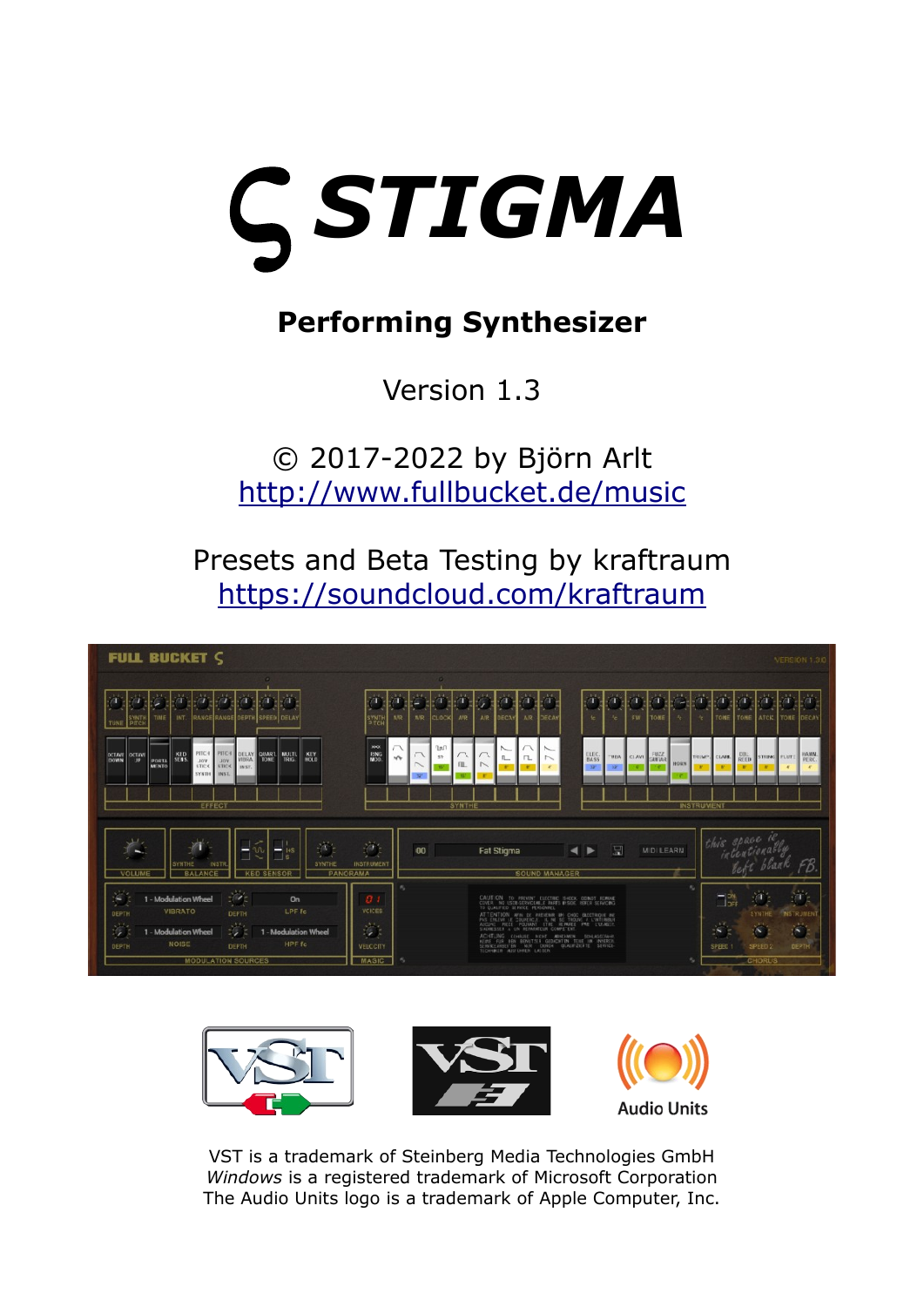## **Table of Contents**

| From The Sigma To The Stigma5                 |  |
|-----------------------------------------------|--|
|                                               |  |
|                                               |  |
|                                               |  |
|                                               |  |
|                                               |  |
| Volume, Balance, and Panorama10               |  |
|                                               |  |
| From Joystick To Wheels: Modulation Sources10 |  |
|                                               |  |
|                                               |  |
|                                               |  |
|                                               |  |
|                                               |  |
|                                               |  |
| The stigma.ini Configuration File15           |  |
| MIDI Control Change Messages15                |  |
|                                               |  |
|                                               |  |
|                                               |  |
|                                               |  |
|                                               |  |
|                                               |  |
|                                               |  |
|                                               |  |
| Frequently Asked Questions20                  |  |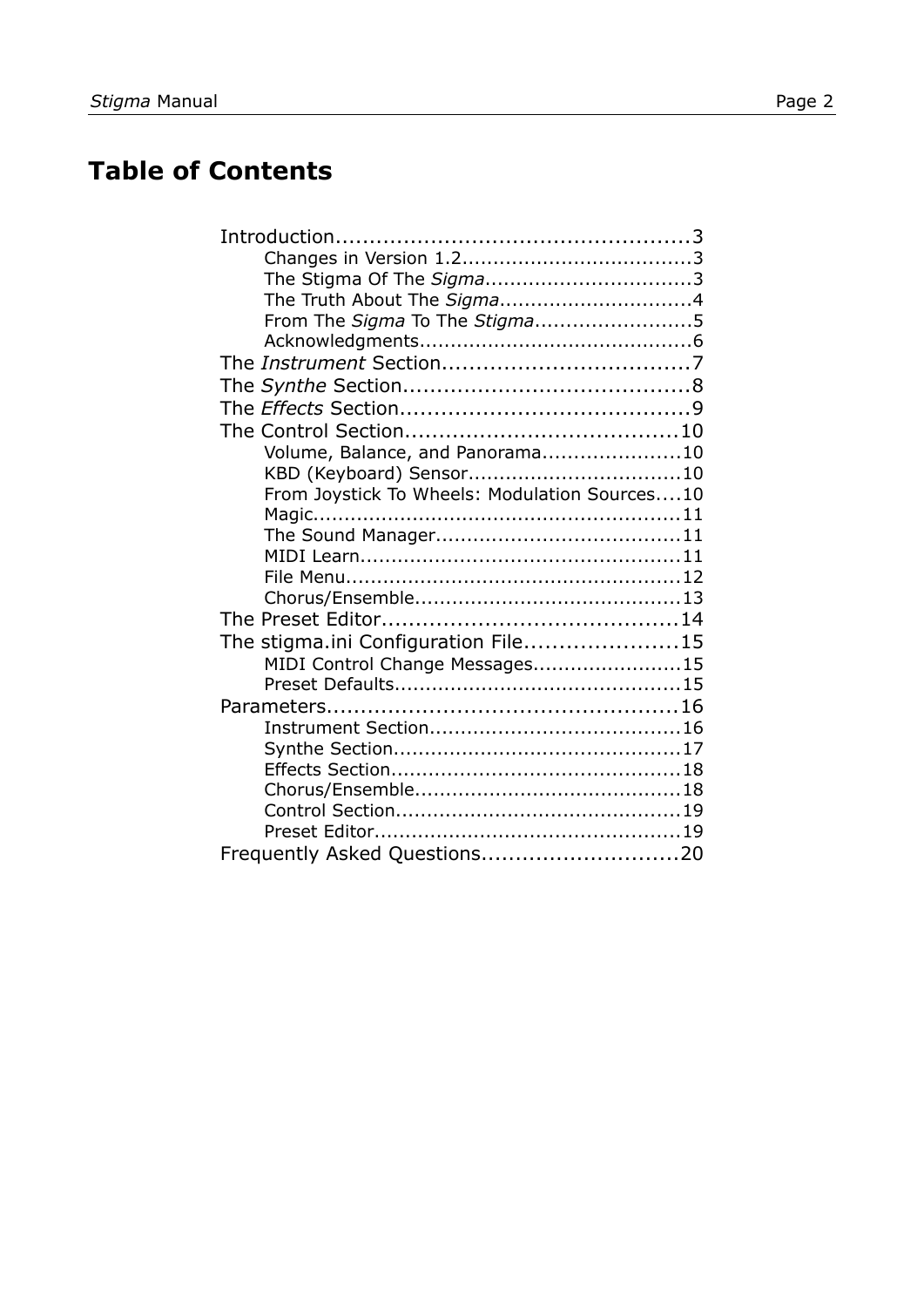## **Introduction**

The *Stigma* is a software synthesizer plug-in for Microsoft Windows (VST2/VST3) and Apple macOS (VST2/VST3/AU) simulating the KORG® *Sigma KP-30 Performing Synthesizer* from 1979. It is written in native C++ code for high performance and low CPU consumption. The main features are:

- Nineteen *Presets* with individual filters, envelopes, and amplifiers
- Two band-limited oscillators with four footages (32', 16', 8', 4')
- *Synthe* preset section:
	- Eight presets including Noise
	- Individual lowpass and global highpass filters
	- Ring modulator
- *Instrument* preset section:
	- Eleven presets
	- *Delayed Vibrato* effect
- *Effect* section:
	- Portamento, *Quarter Tone*, *Keyboard Sensor* (aftertouch) and more
- Tweaks (not to be found in the original *Sigma*):
	- Up to 64 voices polyphony with Velocity
	- Preset editor
	- Chorus/Ensemble section
- MTS-ESP (https://oddsound.com/) dynamic micro-tuning support
- All parameters can be controlled by MIDI controllers
- Plug-in supports Windows (32 bit and 64 bit) and macOS (64 bit)

#### **Changes in Version 1.2**

The changes since version 1.1 do not seem to be very impressive:

- Resizable plug-in window
- Added "MIDI Thru" and "Ignore Program Change" options

However, under the hood *Stigma* was ported to the new **iPlug2** framework maintained by **Oli Larkin and the iPlug2 team**. Big thanks, guys!!! Without your work it would not have been possible to create a resizable *Stigma* user interface.

To resize the plug-in you just grab the yellow triangle at the bottom right of the *Stigma* window and drag it. You can save the current window size using the menu entry "Save Window Size" in the *[File Menu](#page-11-0)*.

#### **The Stigma Of The** *Sigma*

Once upon a time I promised myself not to create a simulation of an existing piece of hardware that I do not own by myself. Well, as you can see, I broke my promise *again*: I never owned a *Sigma* nor is it very likely that I ever will. Hey, sounds like the introduction to my *Nabla* string synthesizer! ;-)

In 1979, KORG presented the *Sigma KP-30* "Performing Synthesizer". This monophonic instrument did not sell by far as good as its famous sibling, the *MS-20*, and the main reason was that it was a *Preset Synthesizer*. Now "preset" here meant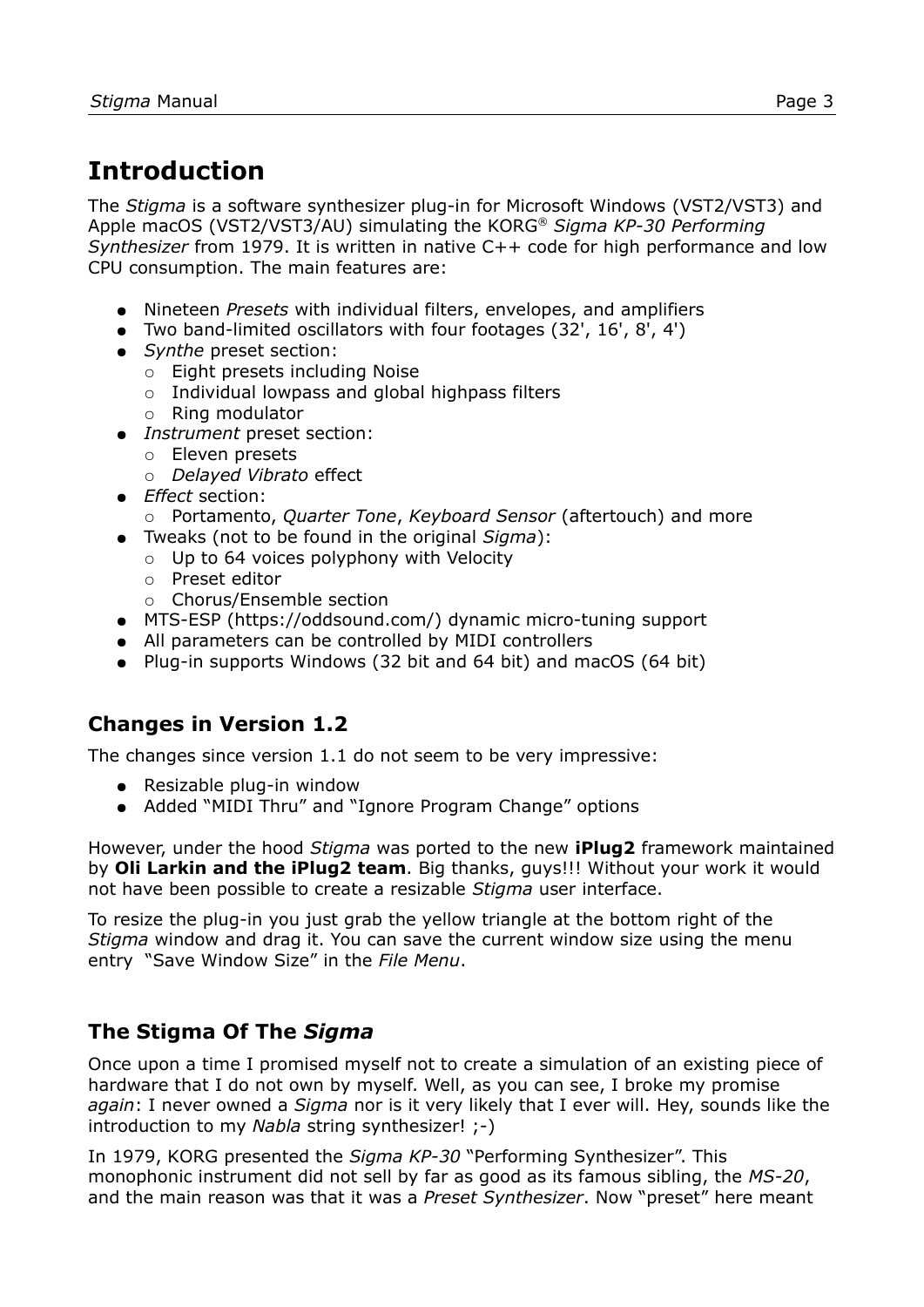something *slightly* different than today's incarnation of this concept: You could not change a bit of the preset settings, it was all carved in stone… sorry, electronics... and there were only 19 (!) presets in total.

The engineers of KORG were well aware of this stigma, and so they added *one* tweakable parameter for each preset plus the option to additively select all 19 presets in every possible combination<sup>[1](#page-3-0)</sup> plus the option to Ring-modulate the 8 Synthe presets with the 11 *Instrument* presets.

Having presets is very important if you need to switch instantaneously between two sounds, and so the *Sigma* was the right instrument for many live musicians. But is it a *real* synthesizer or just a *boosted* organ? At least for the hardcore synthesists of the good old analog days the topic was settled… well, look, the *Sigma* has Rocker switches! :-P

#### **The Truth About The** *Sigma*

Let's forget all this snobbery and get back to the hard facts: The *Sigma* contains two voltage controlled oscillators (VCOs) that are able to generate sawtooth waves at four different octaves simultaneously (32', 16', 8', and 4'). The first VCO solely feeds the *Instrument* preset section while the second VCOs is used for the *Synthe* section.

A "preset" of the *Sigma* is in fact a full electronic circuitry that processes the output of a VCO at a certain footage. Take the preset "8' Saw" of the *Synthe* (sorry, it is really called like that) section: The input is taken from the 8' sawtooth wave of the second VCO (for some other presets the sawtooth wave is shaped into a pulse wave), filtered by a 2-pole lowpass filter (built around the famous K35 chip known from the *PS* series and early versions of the *MS-10/20*), and shaped by an envelope generator (both cutoff frequency and amplitude). This is the standard subtractive synthesizer architecture! And there are 19 of these (although not all identical nor all equipped with the K35)! Wow!



Architecture of one voice of the *Stigma*



<span id="page-3-0"></span>1 Hence the adverted "524287 different tone color variations":  $2^{19} = 524288$ . Minus 1 for the combination when no preset at all is activated.  $I < 3$  marketing.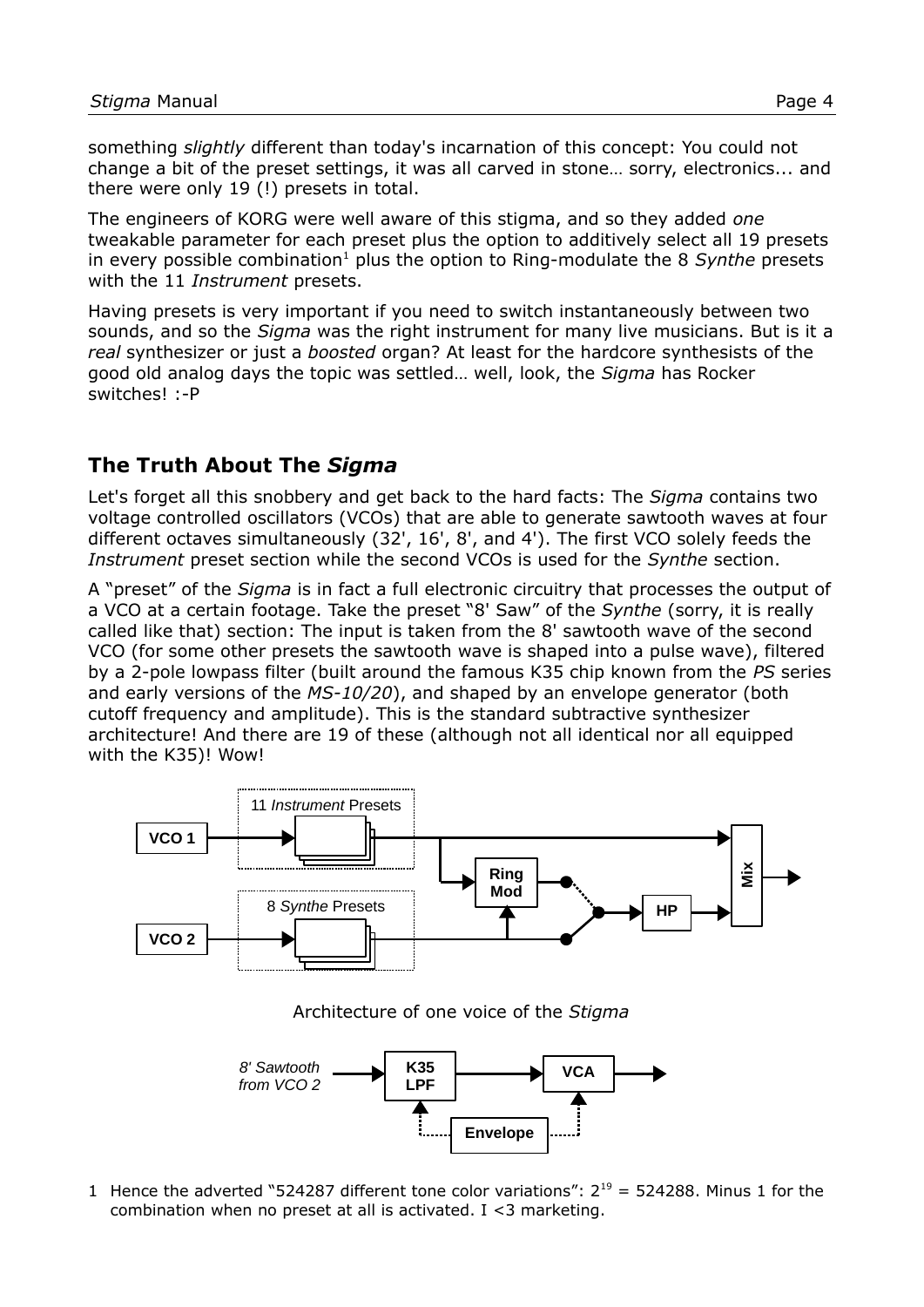Typical Preset architecture (here the preset "8' Saw" in the *Synthe* section)

Now if you study the schematics of the *Sigma* you will see that the KORG engineers again did a great job in building clever circuitry with a minimum amount of hardware. In fact the characteristics of the presets are almost completely hard-wired, and altering the parameters of a preset sound would result in exchanging whole parts of the electronics (with a few exceptions). So is the statement that the *Sigma* contains 19 synthesizers in one box true or false?

Definitely true is the fact that there are twelve K35 chips: Eight are built into the eight *Synthe* presets and the rest into four of the *Instrument* presets. Finally, a Ring modulator fed with the outputs of the *Synthe* and *Instrument* sections and followed by a highpass filter (indeed...) can be set to replace the original *Synthe* signal.

Apart from this unconventional architecture, the *Sigma* added some great performance options: Two joysticks to control Pitch Bend/Vibrato and the *Synthe* section's lowpass/highpass filters plus *Keyboard Sensor* (today known as *Aftertouch*) used for pitch modulation, too. There are even more features to be found in the *Effects* section like *Portamento*, *Delayed Vibrato*, *Multiple Trigger*, and *Quarter Tone*. The latter is unique to the *Sigma*: When activated, playing notes *legato* will not result in *chromatic* but in *quarter tone* steps. Rumor says that because of this effect the *Sigma* got rather popular in the Mediterranean and especially the Greek region…

### **From The** *Sigma* **To The** *Stigma*

It took some time until I convinced myself to create a *Sigma* clone. Concept-wise the *Sigma* is fully in line with everything I love – off-mainstream, unconventional architecture, clever design. But does it make sense to recreate a *Preset* synthesizer? Obviously maybe, and with the *Stigma* I went some new ways:

- First of all the *Stigma* is optionally polyphonic. For good reasons I did not add polyphony to the *Mono/Fury* but with the *Stigma* I think it has a real benefit.
- Second, *Velocity* is optionally available.
- Third, more sources are available for modulation purposes. For example you can now modulate the lowpass filters of the *Synthe* section by the Vibrato LFO (some users have successfully modified their original *Sigma* this way) or any MIDI CC.
- Fourth, an optional Chorus/Ensemble effect is on board.
- But most important I decided that one should have the possibility to edit the 19 hard-wired presets themselves. Theoretically, this *could* be done with the *Sigma* by exchanging wires, resistors, and capacitors (nah, not really…) but with a plug-in this would be easy! Of course the extent of editing should be limited to what would be technically feasible with the original.

To sum it up: The *Stigma* simulates the *Sigma* but it can be tweaked to do more.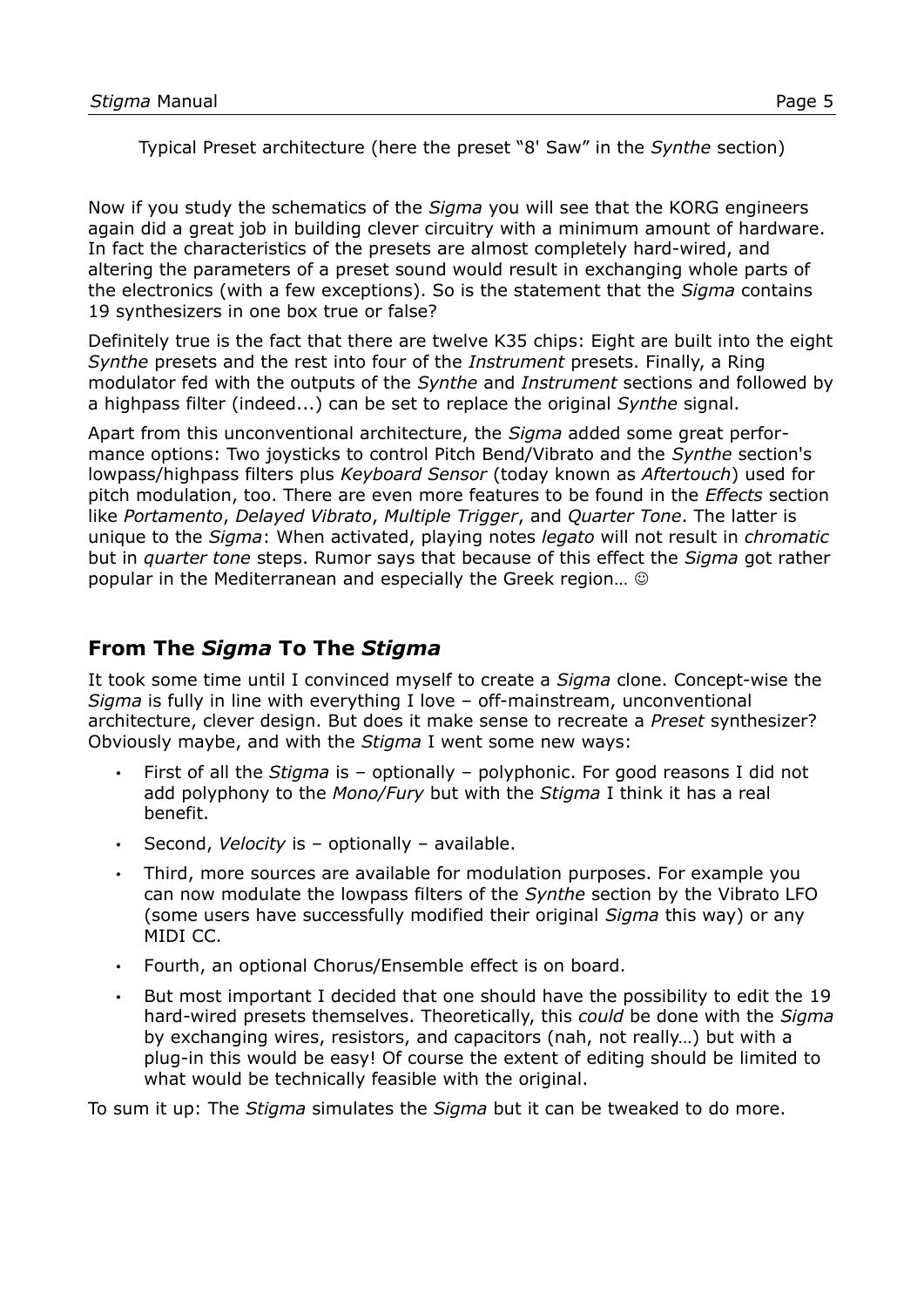#### **Acknowledgments**

**kraftraum** (<https://soundcloud.com/kraftraum>) has designed 40 of the default patches (#23 "*BAS Dub*" till #62 "*STR String Dark*"), but even more I was able to win him for Beta Testing - thank you!!!

And at this point I would also like to say **Thank you!** to all the people who share their information about the *Sigma* via the Internet, especially **Richard Atkinson** and **Lluis Garriga** aka **LOPTUS** for their great demo videos. Furthermore a **BIG THANKS** to **Tim Stinchcombe** and **Will Pirkle** for their in-depth analysis of the K35 filter chip. Last not least another THANK YOU! to the KVR Audio community and to the KORG engineers.

No, I am not affiliated with KORG in what relation ever except that I always find myself entangled with their instruments.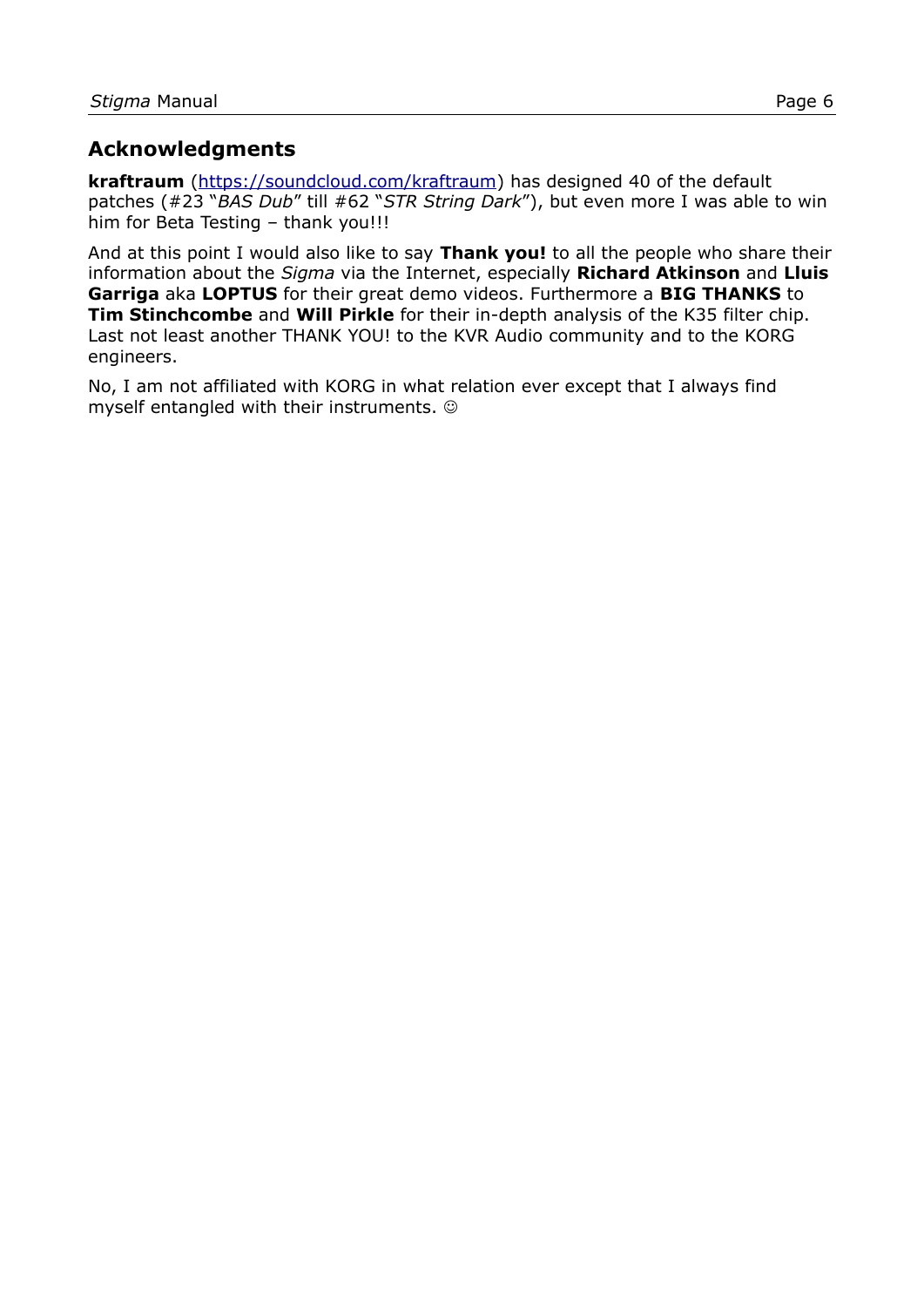## **The** *Instrument* **Section**

The *Instrument* section contains 11 presets that can be individually activated by their associated Rocker switches. Each preset has one additional knob that controls one main parameter of the sound. The sources for all *Instrument* presets are the respective footages of VCO 1.

| fc.                 | fc                | PW          | TONE       | to                | fc                | TONE       | <b>TONE</b> | ATCK. | TONE        | <b>DECAY</b>  |
|---------------------|-------------------|-------------|------------|-------------------|-------------------|------------|-------------|-------|-------------|---------------|
| ELEC.<br>BASS<br>32 | <b>TUBA</b><br>32 | CLAVI<br>16 | FUZZ<br>16 | <b>HORN</b><br>16 | ИP<br>g           | CLARI<br>g | DBL<br>REED |       | <b>LUTE</b> | HAWN<br>PERC. |
|                     |                   |             |            |                   | <b>INSTRUMENT</b> |            |             |       |             |               |

Do I have to mention that the sounds of the presets only remotely resemble the instruments denoted by the preset names? Remember that there a no samples etc. within the *Sigma/Stigma*...

| <b>Preset</b>          | <b>Base Waveform</b> | <b>Parameter Control</b>        |
|------------------------|----------------------|---------------------------------|
| 32' Electric Bass      | 32' Sawtooth         | Cutoff frequency of K35 lowpass |
| 32' Tuba               | 32' Sawtooth         | Cutoff frequency of K35 lowpass |
| 16' Clavi              | 16' Pulse            | Pulse Width                     |
| 16' Fuzz Guitar        | 16' PWM by Env       | Tone (Low / High mix)           |
| 16' Horn               | 16' Sawtooth         | Cutoff frequency of K35 lowpass |
| 8' Trumpet             | 8' Sawtooth          | Cutoff frequency of K35 lowpass |
| 8' Clarinet            | 8' Pulse             | Tone (Low / High mix)           |
| 8' Double Reed         | 8' Pulse             | Tone (Low / High mix)           |
| 8' String              | 8' Sawtooth          | Attack time                     |
| 4' Flute               | 4' Sawtooth          | Tone (Low / High mix)           |
| 4' Hammered Percussion | 4' Sawtooth          | Decay + Release time            |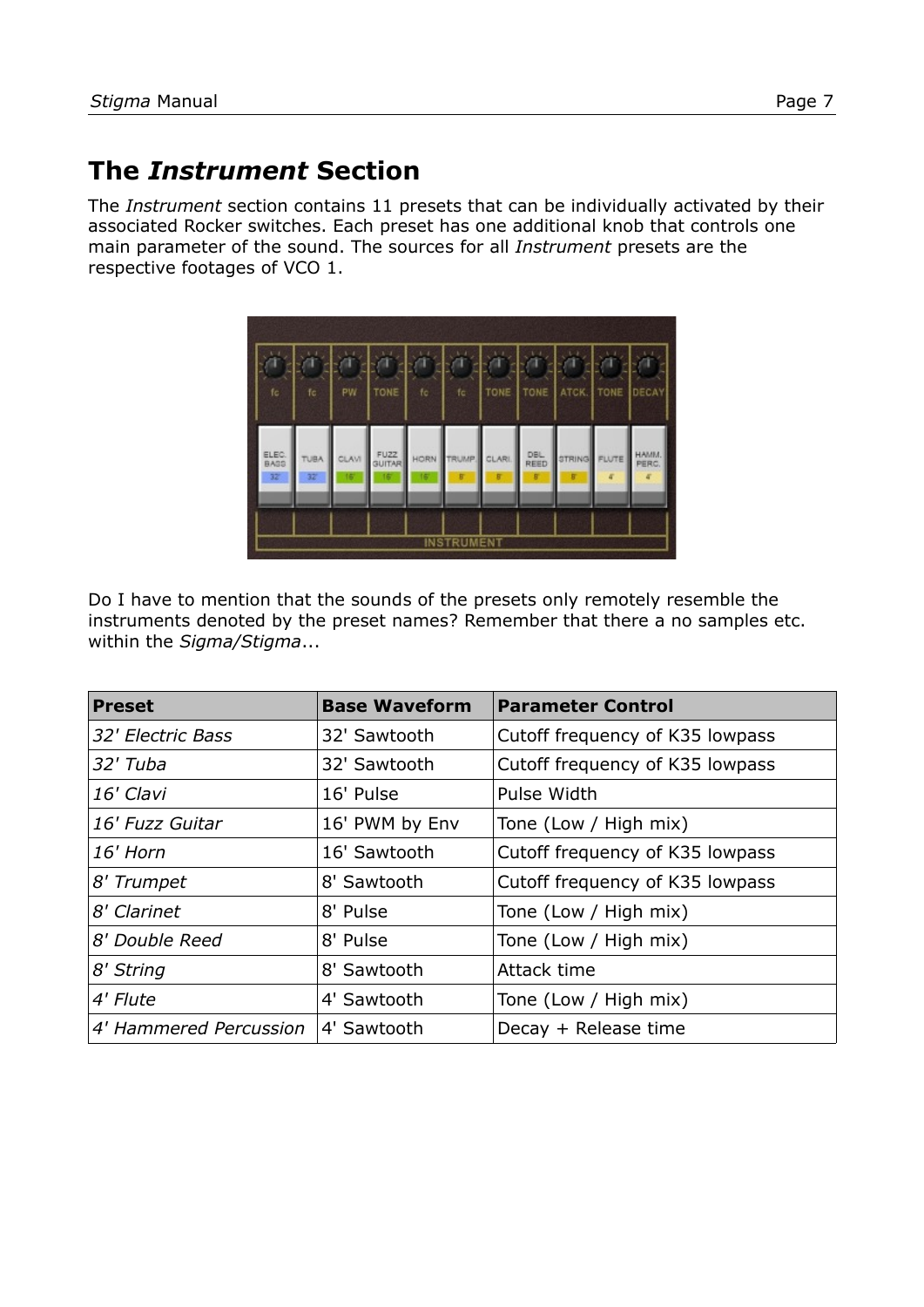## **The** *Synthe* **Section**

The *Synthe* section contains 8 presets that can be individually activated by their associated Rocker switches. Each preset has one additional knob that controls one main parameter of the sound. The sources for all *Synthe* presets are the respective footages of VCO 2.

|                     |                |                | .,                     |                |        |       |                |       |
|---------------------|----------------|----------------|------------------------|----------------|--------|-------|----------------|-------|
|                     |                |                |                        |                |        |       |                |       |
| SYNTH<br>PITCH      | A <sup>R</sup> | A <sub>R</sub> | <b>CLOCK</b>           | A <sub>R</sub> | A/R    | DECAY | A <sub>R</sub> | DECAY |
|                     |                |                |                        |                |        |       |                |       |
| xxx<br>RING<br>MCD. | м              | $\sim$         | $n_{\text{min}}$<br>8H | 皿              | $\sim$ | Π.    | 1              |       |
|                     |                | 32             | 161                    | 16             | g      | g     | B              |       |
|                     |                |                |                        |                |        |       |                |       |
|                     | <b>SYNTHE</b>  |                |                        |                |        |       |                |       |

There is also an additional *Ring Modulator* switch that replaces the standard output of the *Synthe* section with the Ring-modulated signal of the *Synthe* and the *Instrument* sections. Note that in order to hear any sound when *Ring Mod* is on, at least one preset of both sections has to be activated.

Along with the *Ring Mod* switch comes a control for (de-)tuning the VCO 2 by  $\pm$  7 notes. This pitch control will only be active when *Ring Mod* is activated, too.

| <b>Preset</b>   | <b>Base Waveform</b>           | <b>Parameter Control</b> |
|-----------------|--------------------------------|--------------------------|
| <b>Ring Mod</b> | Synthe <sup>®</sup> Instrument | Synthe (VCO 2) pitch     |
| <b>Noise</b>    | <b>Noise</b>                   | Attack + Release time    |
| $32'$ Saw       | 32' Sawtooth                   | Attack + Release time    |
| 16' S/H         | 16' Sawtooth                   | Sample & Hold clock rate |
| 16' PWM         | 16' PWM by LFO                 | Attack + Release time    |
| 8' Saw          | 8' Sawtooth                    | Attack + Release time    |
| 8' Pulse        | 8' Pulse                       | Decay + Release time     |
| 8' Rect         | 8' Rectangle                   | Attack + Release time    |
| 4' Saw          | 4' Sawtooth                    | Decay + Release time     |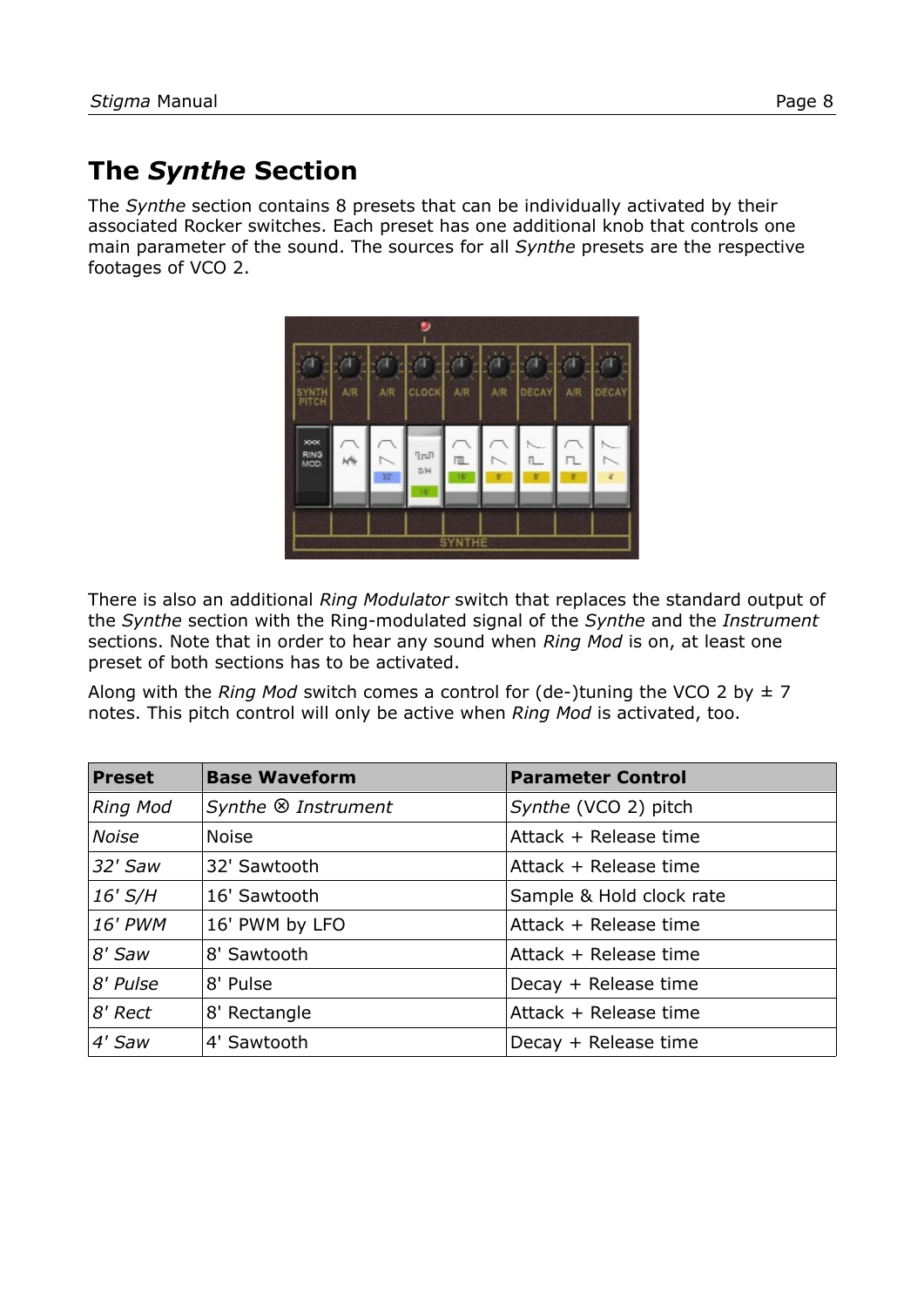## **The** *Effects* **Section**

The *Effects* section of the *Stigma* does not contain the kind of effects one would expect from a modern synthesizer (i.e. no Chorus, Flanger, Phaser, Delay, Reverb etc.) but some more basic features.

First there are the *Octave Down* and *Octave Up* switches that transpose the whole instrument by one octave up or down. If both switches are activated *Octave Up* wins. Above the two switches are controls for Master Tune and the individual tuning of VCO 2 (± 7 notes). Next comes the *Portamento* Rocker switch with the corresponding *Time* knob; the *KBD Sensor* activates the Aftertouch functionality while the *Int.* knob controls the intensity of the effect. For more on this see section *[KBD \(Keyboard\)](#page-9-1)  [Sensor](#page-9-1)*.



Pitch bending and modulation by *Vibrato* or *Noise* (see section *[From Joystick To](#page-9-0)  [Wheels: Modulation Sources](#page-9-0)*) can be activated separately for the *Synthe* (VCO 2) and *Instrument* (VCO 1) sections via the *Pitch Joystick* switches; the *Range* knobs control the amount of the modulation effect respectively. The *Delay Vibrato* only applies to the *Instrument* section. Knobs are available for Vibrato depth, speed, and delay time.

*Quarter Tone* is a very unique effect that typically only works in monophonic mode. If it is activated and one plays *legato* notes, the generated note steps are not chromatic but quarter tones. This becomes even more funny when you stop playing *legato* and then press the same key again (since it will now produce the "correct" note).

*Multiple Trigger* does what one expects it to do (trigger the envelopes even in *legato* mode) and the same is true for *Key Hold* (hold the pressed keys indefinitely).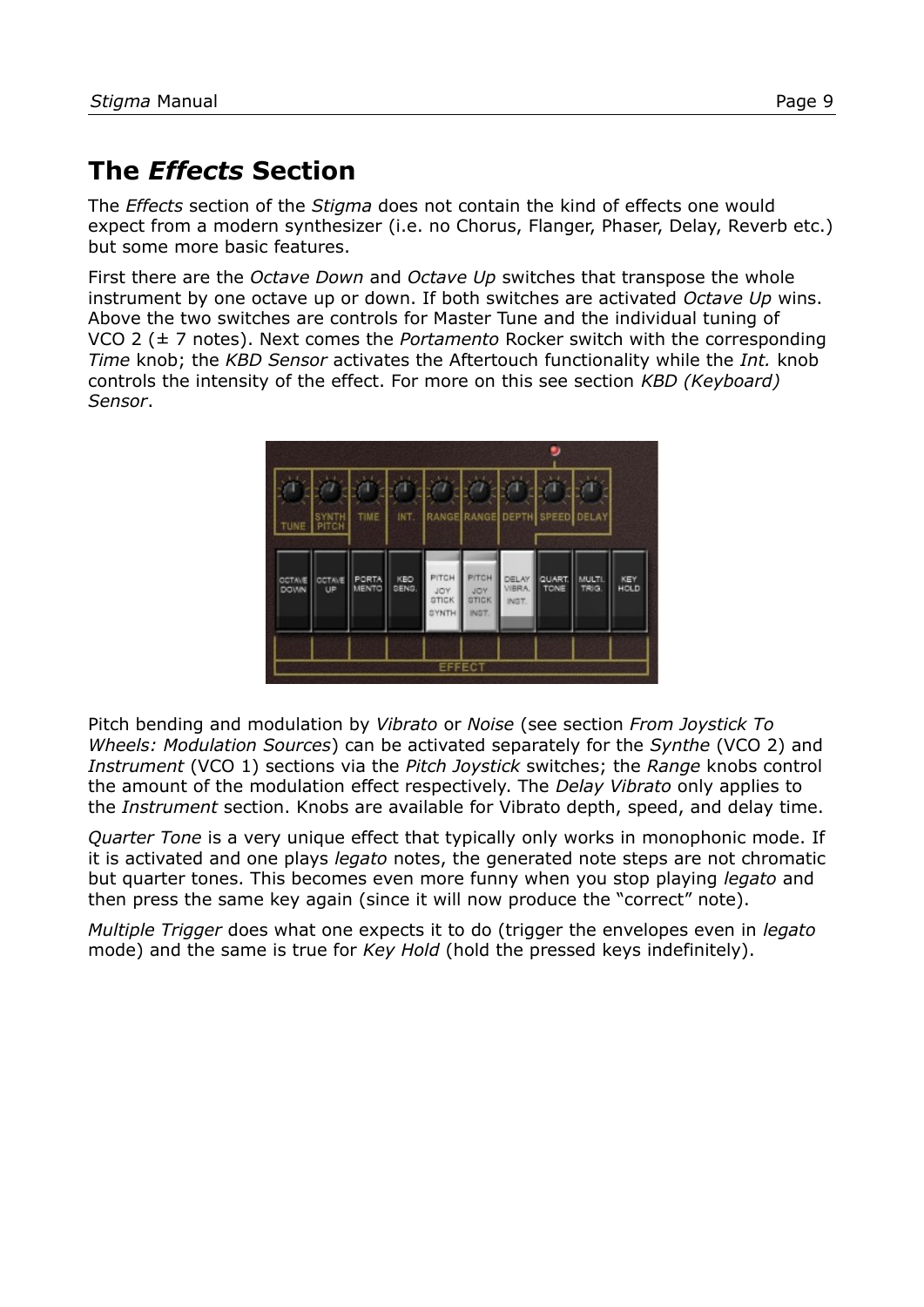## **The Control Section**

This section includes all the controls located left of the keyboard of the original *Sigma*: Volume and *KBD Sensor* settings as well as modulation sources (plus some more).

#### **Volume, Balance, and Panorama**

*Volume* sets the total volume of the *Stigma* while *Balance* controls the mix between the *Synthe* and *Instrument* section.



The original *Sigma* has no real stereo output but individual outputs for the *Synthe* and *Instrument* sections respectively. Instead I decided to provide two panorama controls for both sections as done with my *Nabla* synthesizer.

### <span id="page-9-1"></span>**KBD (Keyboard) Sensor**

Again a rather unique feature of the *Sigma*: Aftertouch! OK, the ARP *Pro Soloist*, the Teisco *S-100P*, and some others had it too, but it really was something unusual in 1979.



While the intensity of the effect is controlled in the *Effects* section (see above), the destination can be set to *Pitch Bend Up*, *Pitch Bend Down*, or *Vibrato*. Furthermore, one can activate it for the *Instrument* or the *Synthe* section alone or together.

### <span id="page-9-0"></span>**From Joystick To Wheels: Modulation Sources**

The original *Sigma* features two (!) *joysticks* for modulation purposes: The horizontal axis of the first joystick directly controls Pitch Bending while the vertical axis controls the amount of modulation of the Vibrato LFO (when pushing the joystick "up") or the *Noise* (when pulling the joystick "down"). In contrast, the horizontal axis of the second joystick is used to control the K35 lowpass filter cutoff frequencies of the eight presets in the *Synthe* section (and only those!) while the vertical axis sets the cutoff frequency of the highpass filter that follows the *Synthe* section.

However, joysticks are pretty out of fashion theses days (which is a pity) and to have two of them is pure luxury… thus, with the *Stigma* I had to go a different way to map the joysticks appropriately.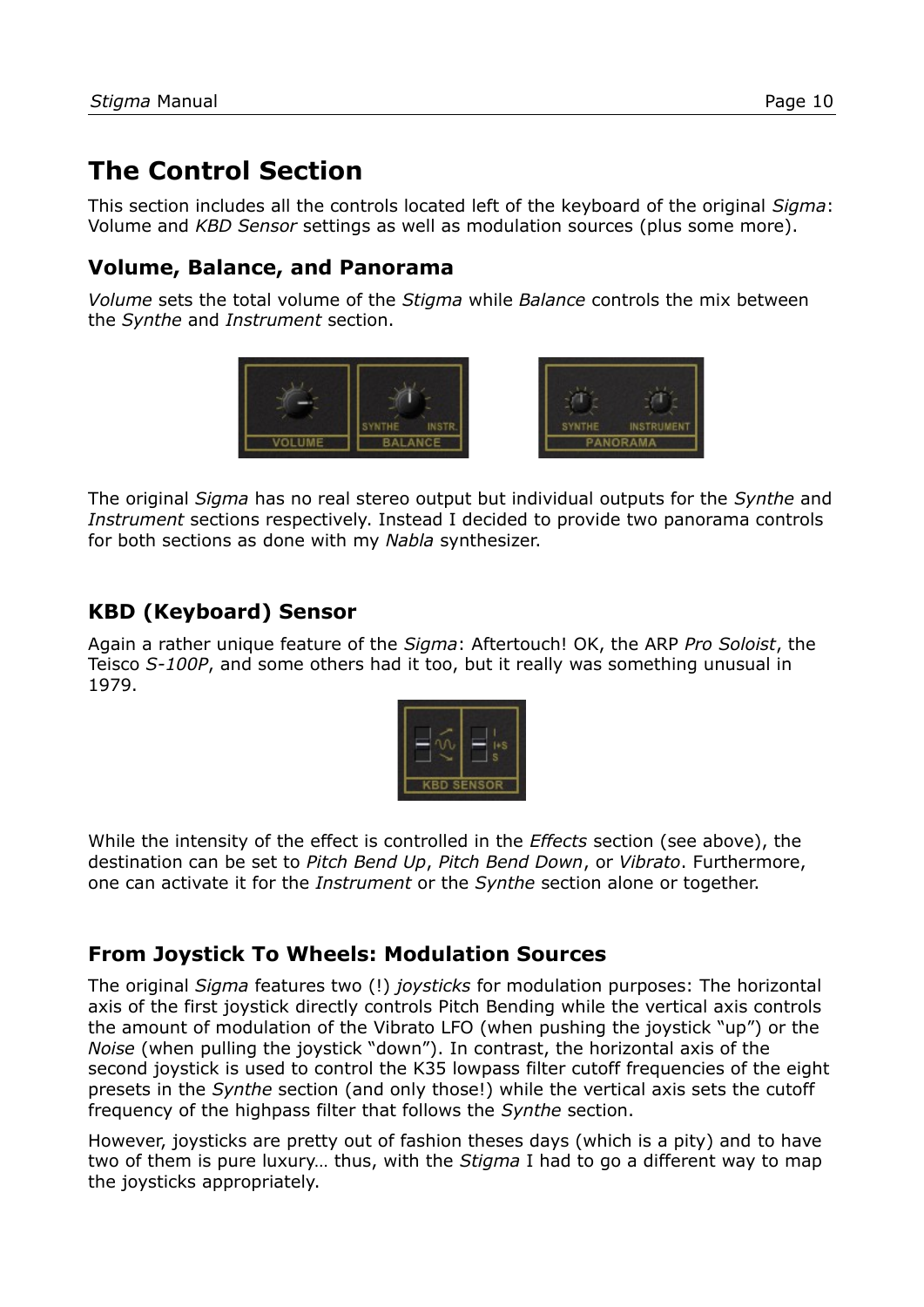

There are four modulation paths available for the *Stigma*: *Vibrato* (Joystick 1 Y axis up; controls the Vibrato modulation depth), *Noise* (Joystick 1 Y axis down; controls the Noise modulation depth), *LPF fc* (Joystick 2 X axis; controls the cutoff of the *Synthe* lowpass filters), and finally *HPF fc* (Joystick 2 Y axis; controls the cutoff of the *Synthe* highpass filter).

For each modulation path the modulation source can be selected from one of the 120 MIDI channel controllers, the output of the Vibrato LFO, the PWM LFO, the S/H LFO, Pitch Bend, or Channel Pressure (Aftertouch). Finally, *Velocity* is also available as a source for *LPF fc*.

#### **Magic**

Yes, there is some magic built into the *Stigma*: Polyphony and Velocity. Here you can select the maximum number of voices (1 to 64) plus the amount of effect the Velocity has on the volume of the voice played.



#### **The Sound Manager**

But the greatest magic is of course this: A way of storing programs or *patches* and even giving them names! To select one of the 64 patches just click on the program number or the previous/next arrow buttons, and edit its name by clicking in the text field.



#### <span id="page-10-0"></span>**MIDI Learn**

Every parameter of the *Stigma* can be controlled by one MIDI controller. If you want to change the assignment of MIDI controller (CC; *MIDI Control Change*) to *Stigma* parameter the *MIDI Learn* function comes in quite handy: Just click the *MIDI Learn* button on the Sound Manager panel (caption turns red) and wiggle both the MIDI controller and the parameter you want to assign (you can abort *MIDI Learn* by clicking the button again). If you want to unlearn the assignment, right-click the *MIDI Learn* button (the label now reads "UNLEARN") and activate it. Now wiggle the MIDI controller or the parameter that you want to unlearn. To save the controller assignments use "Save Configuration" in the *Options* menu (see next section).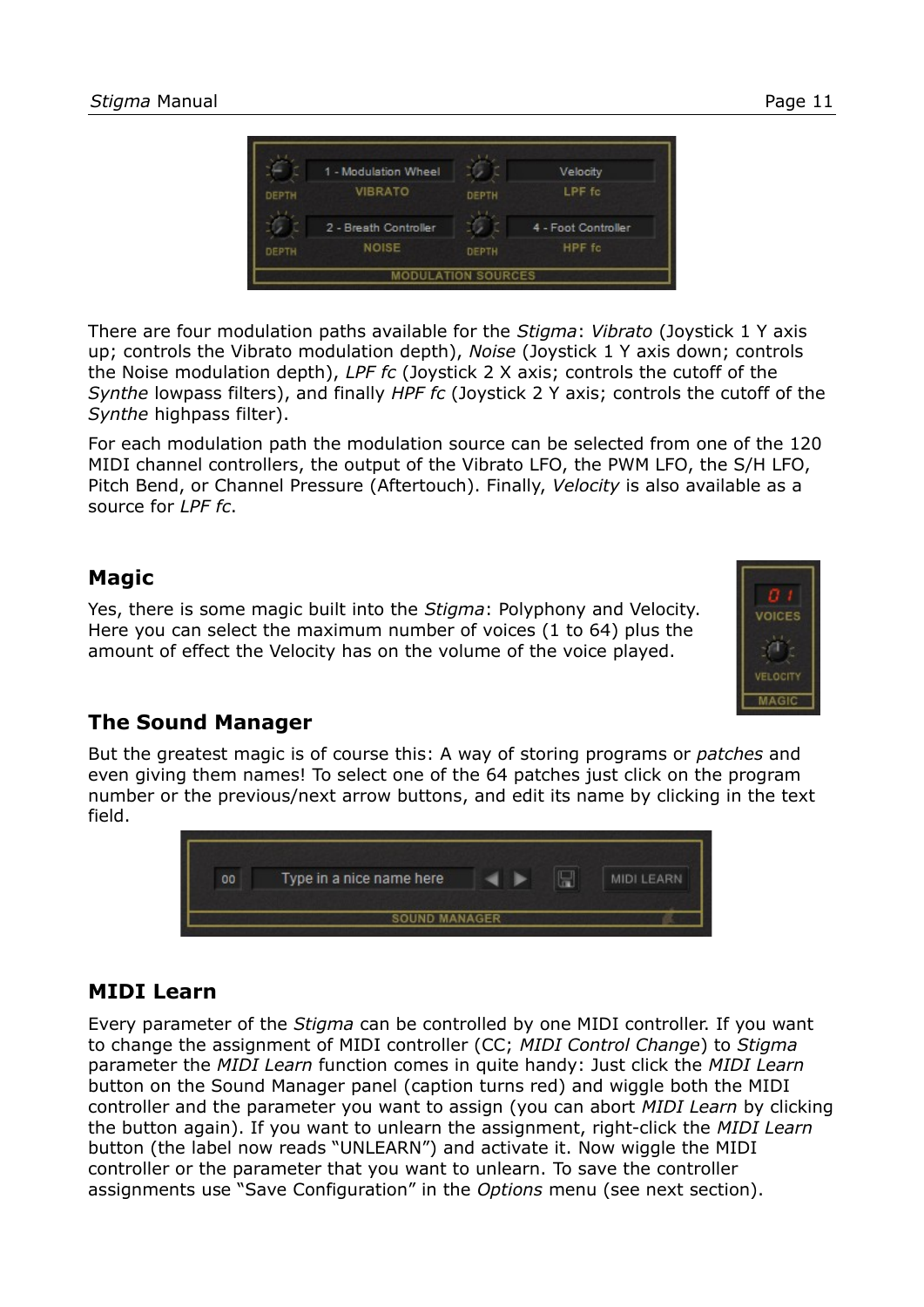#### <span id="page-11-0"></span>**File Menu**

When clicking on the disk symbol of the *File* button, a context menu opens with the following options:

| <b>Copy Program</b>                      | Copy current program to internal clipboard                                                                                 |
|------------------------------------------|----------------------------------------------------------------------------------------------------------------------------|
| <b>Paste Program</b>                     | Paste internal clipboard to current program                                                                                |
| <b>Load Program</b>                      | Load a program file containing a patch to the Stigma's<br>current program                                                  |
| <b>Save Program</b>                      | Save the Stigma's current program to a program file                                                                        |
| <b>Load Bank</b>                         | Load a bank file containing 64 patches into the Stigma                                                                     |
| <b>Save Bank</b>                         | Save the Stigma's 64 patches to a bank file                                                                                |
| <b>Init Program</b>                      | Initialize the current program                                                                                             |
| <b>MIDI Thru</b>                         | Set globally if MIDI data sent to Stigma should be sent<br>through to its MIDI output (stored in configuration file)       |
| <b>Ignore Program</b><br><b>Change</b>   | Set globally if MIDI Program Change data sent to the<br>Stigma should be ignored (stored in configuration file)            |
| <b>Reload Configuration</b>              | Reload the Stigma's configuration file; see section The<br>stigma.ini Configuration File                                   |
| <b>Save Configuration</b>                | Save the Stigma's configuration file; see section The<br>stigma.ini Configuration File                                     |
| <b>Load Preset Defaults</b>              | Load the Stigma's Preset defaults from the configuration<br>file; see section The stigma.ini Configuration File            |
| <b>Save Preset Defaults</b>              | Save the Stigma's Preset defaults to the configuration file;<br>see section The stigma.ini Configuration File              |
| <b>Select Startup Bank</b>               | Select the bank file that should always be loaded when the<br>Stigma is started                                            |
| <b>Load Startup Bank</b>                 | Load the Startup bank file; can also be used to check what<br>the current Startup bank is                                  |
| <b>Unselect Startup</b><br><b>Bank</b>   | Unselect the current Startup bank                                                                                          |
| <b>Save Window Size</b>                  | Stores the current window size to the configuration file so<br>that it will be restored on the next loading of Stigma      |
| <b>Check Online for</b><br><b>Update</b> | When connected to the Internet, this function will check if<br>a newer version of the Stigma is available at fullbucket.de |
| Visit fullbucket.de                      | Open fullbucket.de in your standard browser                                                                                |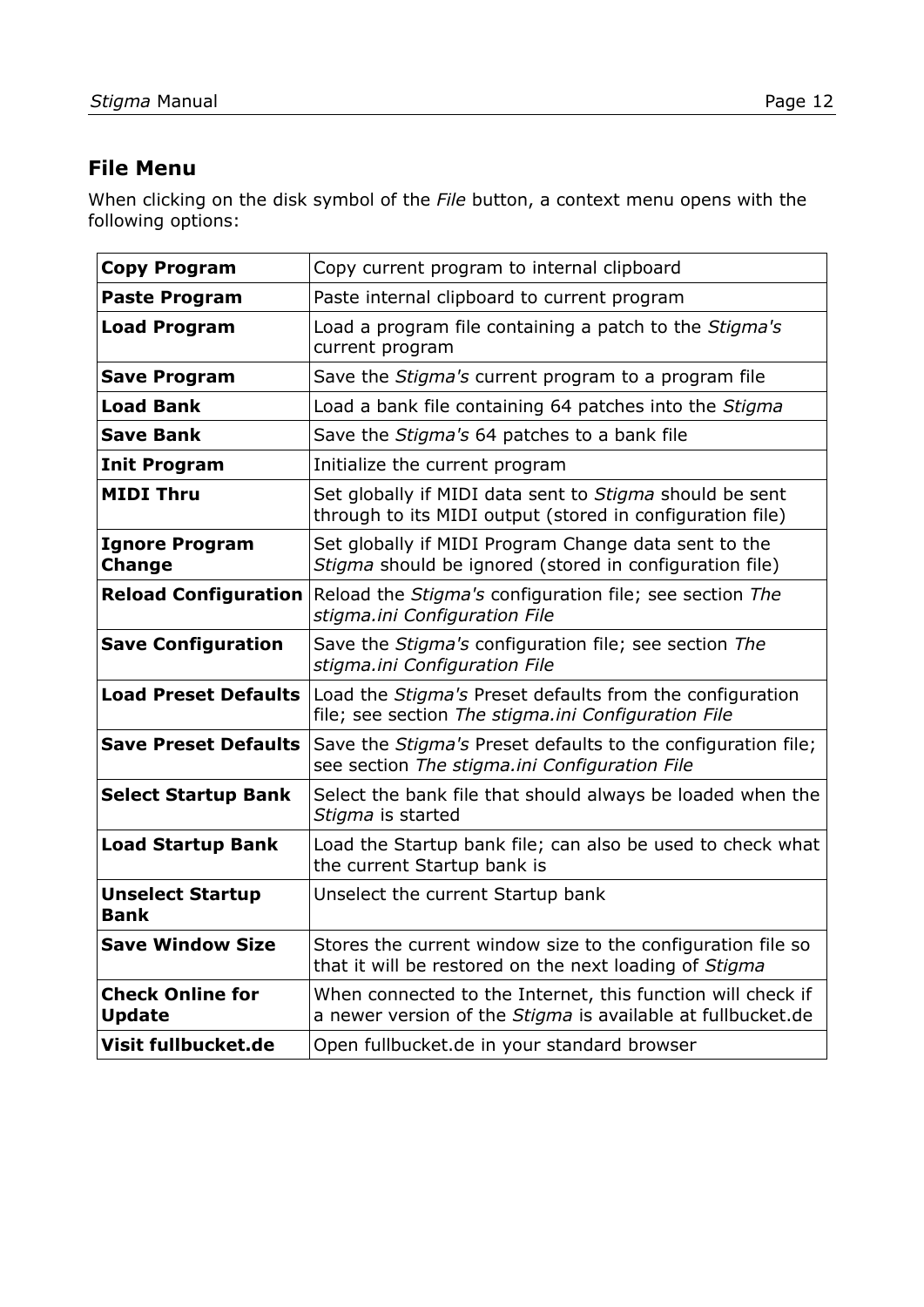#### **Chorus/Ensemble**

An impressive property of the *Stigma* is that it can easily produce some very thin sounds. To thicken these up there exists an optional Chorus/Ensemble section (not to be found on the *Sigma*). The Dry/wet balance between signal and effect can be set individually for both *Synthe* and *Instrument* as well as the speeds of the two modulation LFOs and the overall modulation depth.



By the way: If you don't like it you don't have to spill coffee over the Chorus. Just switch it off.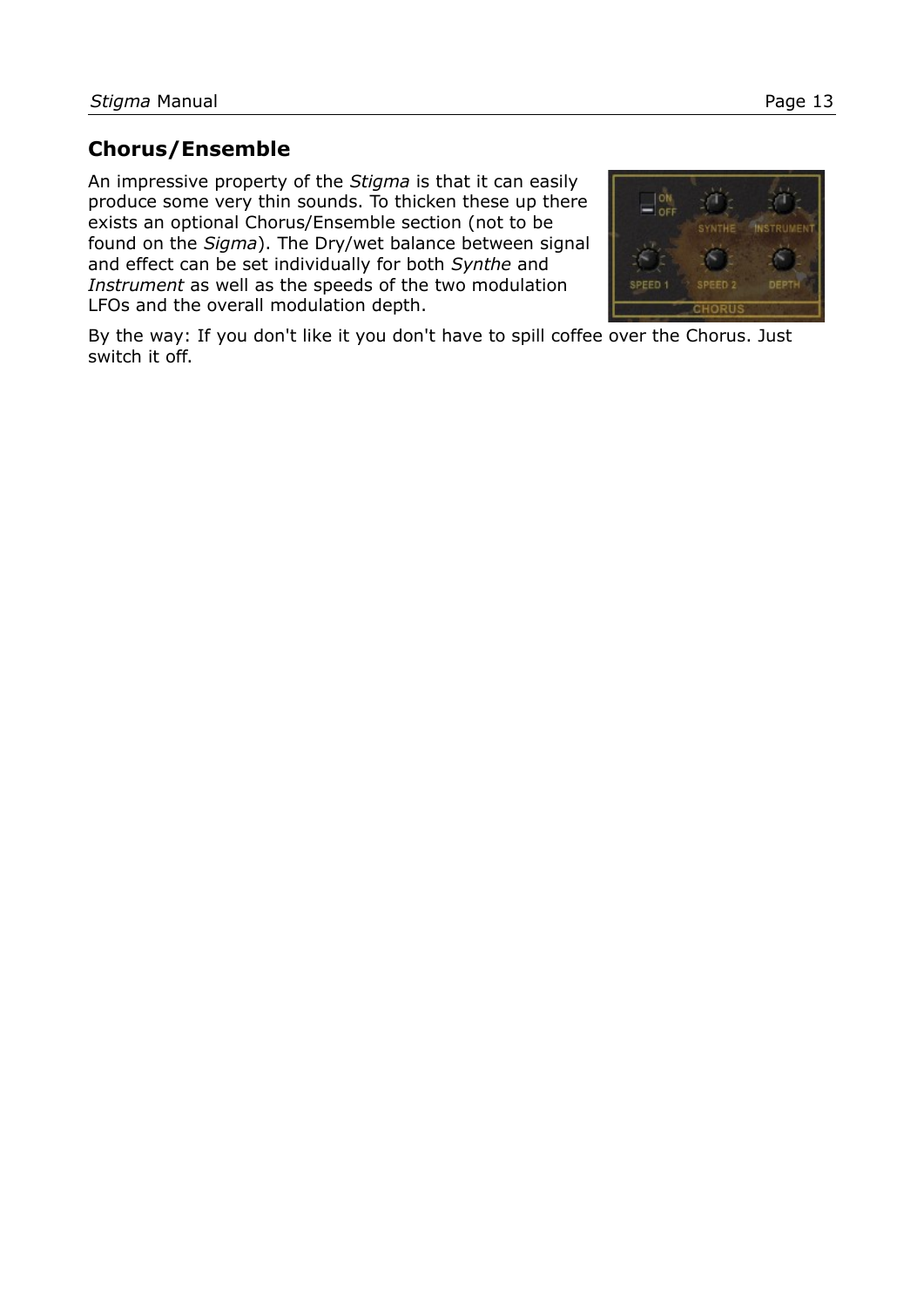## <span id="page-13-0"></span>**The Preset Editor**

Alright folks, grab your soldering iron and prepare to modify the very presets of your *Sigma*! It is possible, though cumbersome and error-prone, thus I would recommend to go the easy way and use ‒ ta-da! ‒ the *Stigma Preset Editor*. Just click on the dark plate below the *Sound Manager* and take a look what's inside.





What you see are the eight (in case of "16' PWM" nine) parameters that affect the character of a preset. To select the "right" editor for a preset you can either flip one of the switches above the Preset Editor, activate the preset via its Rocker switch, or push one of the red kick switches that appeared right under the Rocker switches once you "opened" the Preset Editor.

Here is what the Preset Editor can do for you:

- Every preset has the following parameters: *Gain* (preset volume), *Attack*, *Decay*, *Sustain*, and *Release*.
- All the *Synthe* presets plus the *Instrument* presets "32' Electric Bass", "32' Tuba", "16' Horn", and "8' Trumpet" feature a K35 lowpass filter and thus the parameters *Cutoff*, *Resonance*, and *Envelope Modulation*.
- The preset "32' Tuba" is a bit different than the other "K35 presets": Here the envelope signal is routed through a highpass filter before modulating the audio filter. This somehow removes the Sustain part of the envelope, resulting in a AD-like characteristic.
- The remaining *Instrument* presets contain a lowpass and a high/bandpass filter combination. The three parameters control the respective cutoff frequencies and the mix/balance between the two filters.
- The preset "16' PWM" has an additional knob to control the PWM LFO speed.

This might not look very spectacular because I restricted my *Stigma* to what the original *Sigma* would be capable. But remember that there are nineteen of these processing lines available – in parallel!

Of course there is another aspect why I provide the Preset Editor along with the *Stigma*: I do not own a *Sigma* and even from the great video and audio material I studied it is sometimes pretty difficult to find the "right" setting for a preset. Now if you are a fortunate *Sigma* owner and have the feeling that a preset does not sound "right", will you please edit it and maybe even provide it to the community? Great, thanks! You can do this by saving the preset defaults to the *Stigma's c*onfiguration (stigma.ini) file; see below.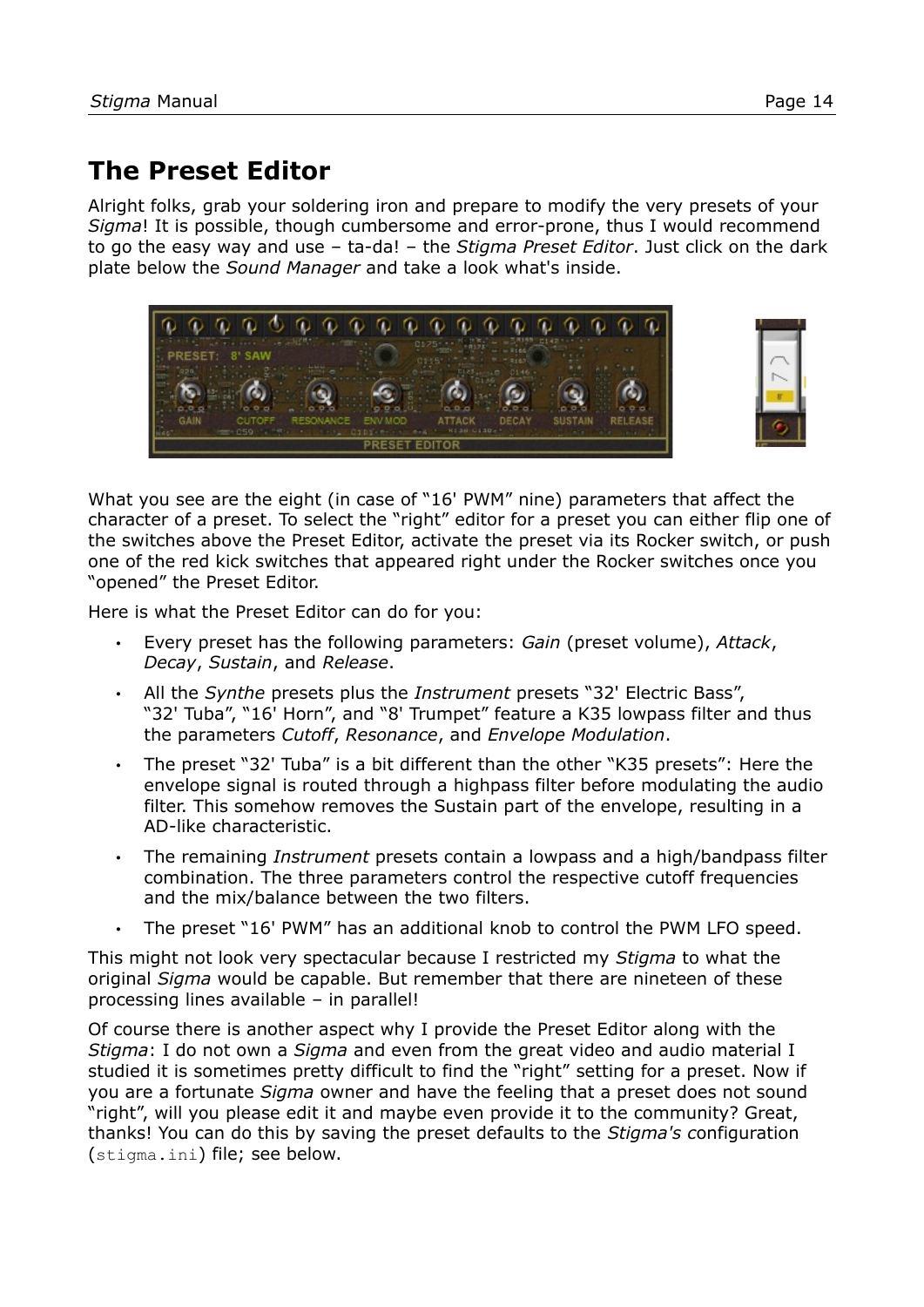## <span id="page-14-0"></span>**The stigma.ini Configuration File**

The *Stigma* is able to read some settings from a configuration file (stigma.ini); the exact location of this file depends on your operating system and will be displayed when you click on "Reload" or "Save Configuration".

### **MIDI Control Change Messages**

All parameters of the *Stigma* can be controlled by MIDI controllers, or more precise: Each MIDI controller (except *Modulation Wheel* and *Sustain Pedal*) can control one of *Stigma's* parameters. The mapping is defined in the stigma.ini for example like this:

```
[MIDI Control]
CC5 = 29 # Portamento Time
CC7 = 2 # Volume
CC8 = 4 # Balance
CC10 = 10 # Pan Instrument
...
```
The syntax is straight forward:

```
CC<controller number> = <parameter ID>
```
Given the above example, controller 7 directly controls the overall *Volume* parameter, controller 8 the *Balance* etc. As you can see, comments are introduced by the Pound sign (#); they are here just for description purposes and completely optional.

The *parameter ID* of one of the *Stigma's* parameters is given in the sectio[n](#page-15-0) *[Parameters](#page-15-0)* below. Note that the *controller number* can run from 0 to 119, with the exception of 1 (*Modulation Wheel*) and 64 (*Sustain Pedal*); the latter two are simply ignored. Of course, instead of editing the controller/parameter assignments in stigma.ini with a text editor it is much easier to use the *MIDI Learn* function and save the configuration (see section *[MIDI Learn](#page-10-0)* above).

### **Preset Defaults**

As already described in the section *[The Preset Editor](#page-13-0)* the default settings for the 19 presets can be saved and loaded from the configuration file. This provides an easy way of exchanging/restoring the default settings separately from the programs. Note that you still can have *different* preset settings per program!

```
[Preset Defaults]
NOISE P1 Gain=0.500
NOISE P1 Flt1=0.500
NOISE P1 Flt2=0.675
NOISE P1 E>F=0.265
NOISE P1 EnvA=0.500
NOISE P1 EnvD=0.000
NOISE P1 EnvS=1.000
NOISE P1 EnvR=0.505
32' SAW P2 Gain=0.500
...
```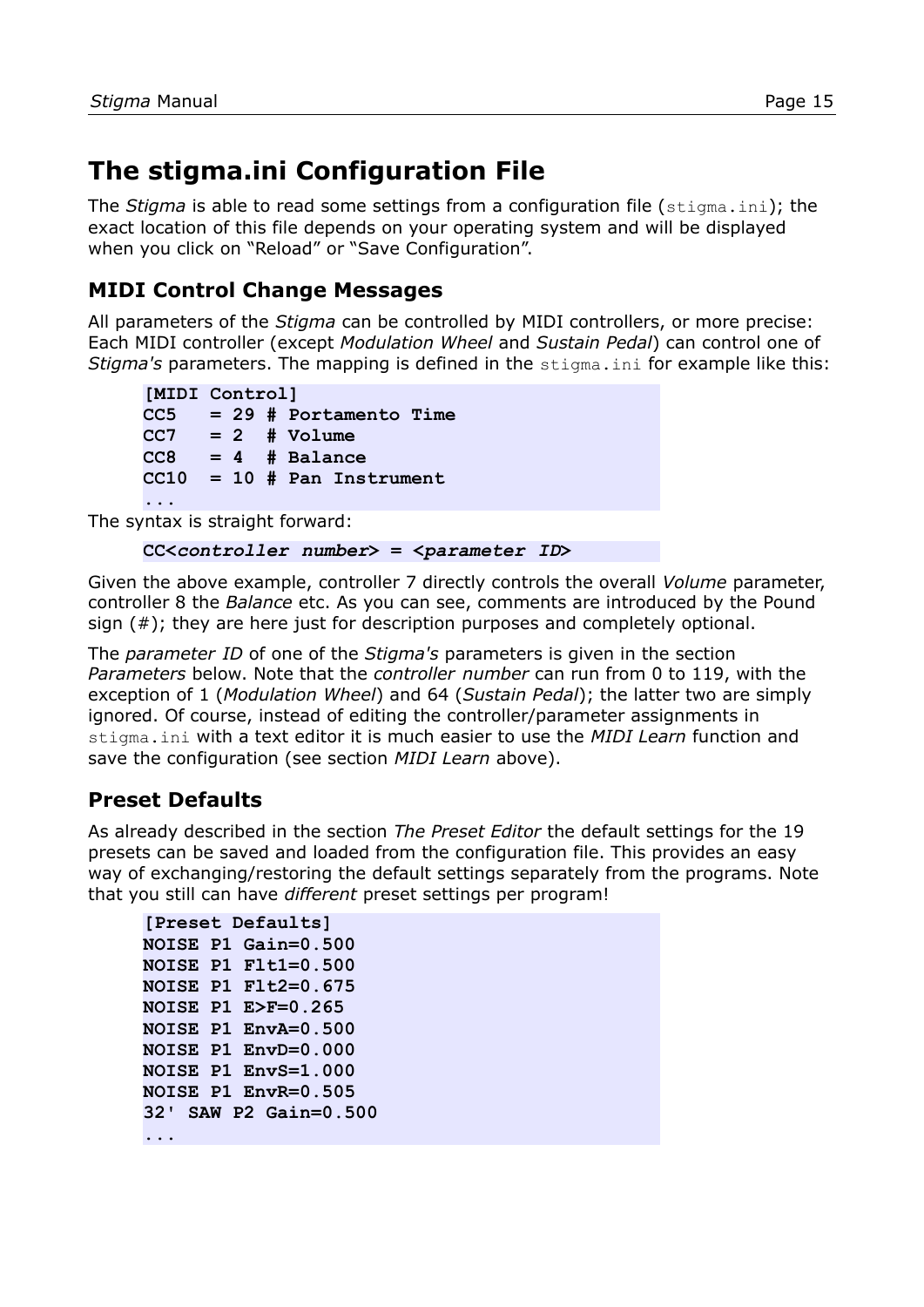## <span id="page-15-0"></span>**Parameters**

#### **Instrument Section**

| parameter                | ID | description             |
|--------------------------|----|-------------------------|
|                          | 45 | Preset On/Off           |
| <b>32' ELECTRIC BASS</b> | 65 | Filter cutoff frequency |
|                          | 46 | Preset On/Off           |
| 32' TUBA                 | 66 | Filter cutoff frequency |
| 16' CLAVI                | 47 | Preset On/Off           |
|                          | 67 | Pulse Width             |
|                          | 48 | Preset On/Off           |
| <b>16' FUZZ GUITAR</b>   | 68 | Tone control            |
|                          | 49 | Preset On/Off           |
| <b>16' HORN</b>          | 69 | Filter cutoff frequency |
|                          | 50 | Preset On/Off           |
| <b>8' TRUMPET</b>        | 70 | Filter cutoff frequency |
|                          | 51 | Preset On/Off           |
| <b>8' CLARINET</b>       | 71 | Tone control            |
| <b>8' DOUBLE REED</b>    | 52 | Preset On/Off           |
|                          | 72 | Tone control            |
| <b>8' STRING</b>         | 53 | Preset On/Off           |
|                          | 73 | Attack time             |
|                          | 54 | Preset On/Off           |
| 4' FLUTE                 | 74 | Tone control            |
|                          | 55 | Preset On/Off           |
| <b>4' HAMMERED PERC</b>  | 75 | Decay + Release time    |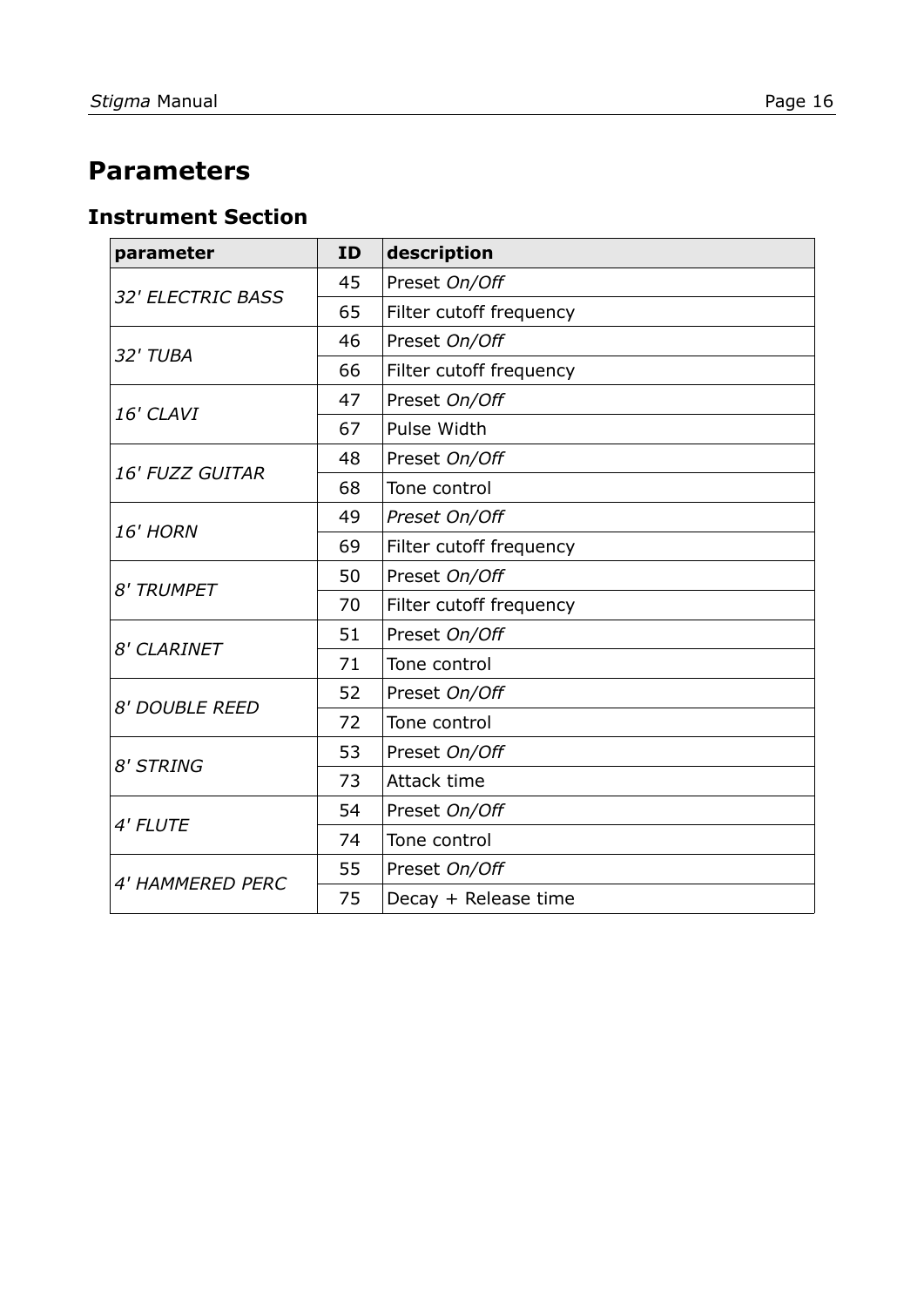## **Synthe Section**

| parameter       | <b>ID</b> | description               |
|-----------------|-----------|---------------------------|
|                 | 36        | Ring modulation On/Off    |
| <b>RING MOD</b> | 56        | Pitch shift for VCO 2     |
|                 | 37        | Preset On/Off             |
| <b>NOISE</b>    | 57        | Attack + Release time     |
| 32' SAW         | 38        | Preset On/Off             |
|                 | 58        | Attack + Release time     |
|                 | 39        | Preset On/Off             |
| 16' S/H         | 59        | Sample & Hold clock speed |
| 16' PWM         | 40        | Preset On/Off             |
|                 | 60        | Attack + Release time     |
|                 | 41        | Preset On/Off             |
| 8' SAW          | 61        | Attack + Release time     |
|                 | 42        | Preset On/Off             |
| 8' PULSE        | 62        | Decay + Release time      |
| 8' RECTANGLE    | 43        | Preset On/Off             |
|                 | 63        | Attack + Release time     |
|                 | 44        | Preset On/Off             |
| 4' SAW          | 64        | Decay + Release time      |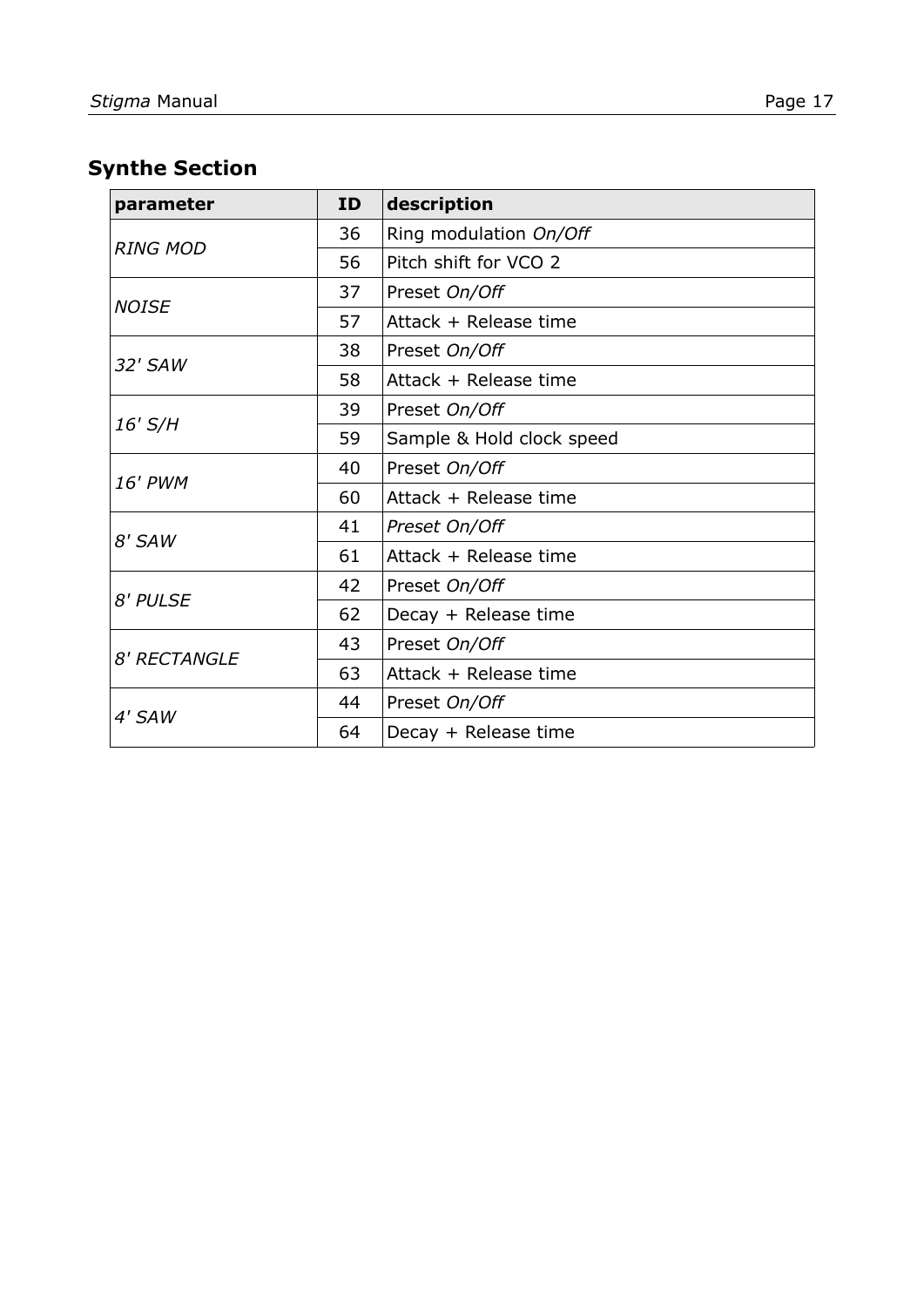## **Effects Section**

| parameter                              | <b>ID</b> | description                            |
|----------------------------------------|-----------|----------------------------------------|
| <b>OCTAVE DOWN</b>                     | 19        | Transpose one octave down              |
| Master Tune                            | 7         | Master tune                            |
| <b>OCTAVE UP</b>                       | 20        | Transpose one octave up                |
| <b>Synthe Tune</b>                     | 8         | Tuning of VCO 2 (Synthe section)       |
| <b>PORTAMENTO</b>                      | 21        | Portamento On/Off                      |
|                                        | 29        | Portamento time                        |
| <b>KBD SENSOR</b>                      | 22        | Keyboard Sensor (Aftertouch) On/Off    |
|                                        | 30        | Keyboard Sensor (Aftertouch) intensity |
| <b>PITCH JOYSTICK</b><br><b>SYNTHE</b> | 23        | Pitch modulation of VCO 2 On/Off       |
|                                        | 31        | Pitch modulation range of VCO 2        |
| <b>PITCH JOYSTICK</b>                  | 24        | Pitch modulation of VCO 1 On/Off       |
| <b>INSTRUMENT</b>                      | 32        | Pitch modulation range of VCO 1        |
|                                        | 25        | Delayed Vibrato for VCO 1 On/Off       |
| <b>DELAY VIBRATO</b>                   | 33        | Delayed Vibrato depth                  |
| <b>INSTRUMENT</b>                      | 34        | Delayed Vibrato speed                  |
|                                        | 35        | Delayed Vibrato delay time             |
| <b>QUARTER TONE</b>                    | 26        | Quarter Tone effect On/Off             |
| <b>MULTIPLE TRIGGER</b>                | 27        | Multiple Trigger On/Off                |
| <b>KEY HOLD</b>                        | 28        | Key Hold On/Off                        |

## **Chorus/Ensemble**

| parameter             | ID | description                               |
|-----------------------|----|-------------------------------------------|
| On/Off                | 76 | Switch effect On/Off                      |
| <b>Synthe Mix</b>     | 77 | Dry/Wet mix for Synthe section            |
| <b>Instrument Mix</b> | 78 | Dry/Wet mix for <i>Instrument</i> section |
| LFO 1 Speed           | 79 | Speed of first modulation LFO             |
| LFO 2 Speed           | 80 | Speed of second modulation LFO            |
| <b>LFO Depth</b>      | 81 | Depth of modulation by the LFOs           |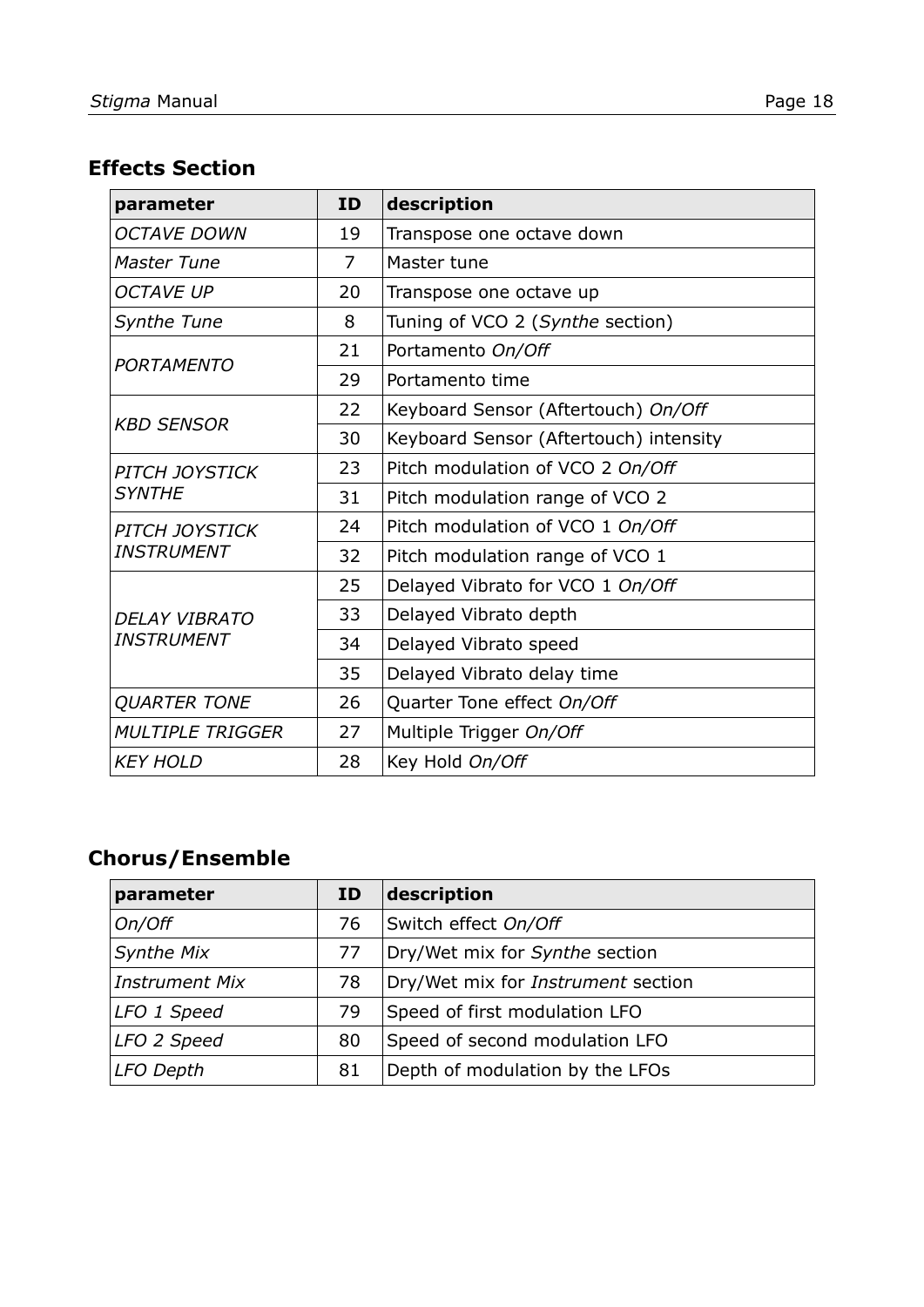#### **Control Section**

| parameter                 | ID | description                               |
|---------------------------|----|-------------------------------------------|
| Volume                    | 2  | Master volume                             |
| <b>Balance</b>            | 4  | Balance/mix between Synthe and Instrument |
|                           | 5  | Mode: Pitch Bend up/down or Vibrato       |
| <i><b>KBD Sensor</b></i>  | 6  | Destination: Synthe, Instrument, or both  |
|                           | 9  | Synthe panorama                           |
| Panorama                  | 10 | Instrument panorama                       |
|                           | 11 | Modulation control source                 |
| <b>Vibrato Modulation</b> | 12 | Modulation control depth                  |
| <b>Noise Modulation</b>   | 13 | Modulation control source                 |
|                           | 14 | Modulation control depth                  |
| <b>LPF fc Modulation</b>  | 15 | Modulation control source                 |
|                           | 16 | Modulation control depth                  |
|                           | 17 | Modulation control source                 |
| <b>HPF</b> fc Modulation  | 18 | Modulation control depth                  |
| <b>Voices</b>             | 1  | Number of voices (1 to 64)                |
| Velocity                  | 3  | Velocity depth                            |

#### **Preset Editor**

| parameter                 | ID    | description             |
|---------------------------|-------|-------------------------|
| <b>PWM LFO Speed</b>      | 82    | Speed of PWM LFO        |
| Gain                      | X     | Preset volume           |
| <b>Filter Parameter 1</b> | $X+1$ | First filter parameter  |
| <b>Filter Parameter 2</b> | $X+2$ | Second filter parameter |
| Filter Parameter 3        | $X+3$ | Third filter parameter  |
| <b>Attack</b>             | $X+4$ | Attack time             |
| Decay                     | $X+5$ | Decay time              |
| Sustain                   | $X+6$ | Sustain level           |
| Release                   | $X+7$ | Release time            |

Here *X* is the parameter offset for a preset: For the first preset ("Noise") *X* is 83, for the second preset ("32' Saw") X is  $83 + 1 \times 8 = 91$ , for the third preset ("16' S/H") X is  $83 + 2 \times 8 = 99$  etc.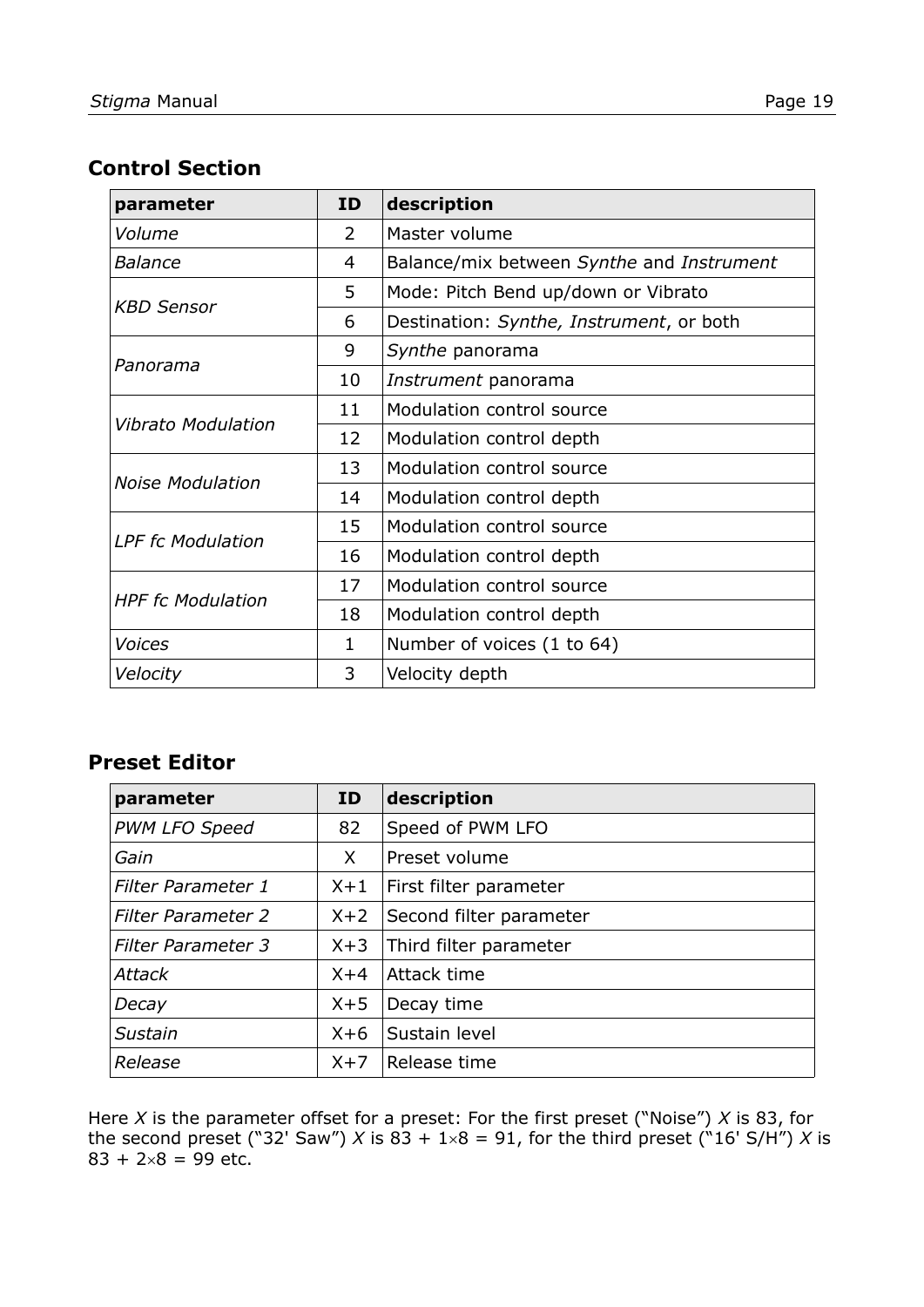## **Frequently Asked Questions**

### *How do I install the* **Stigma** *(Windows VST2 32 bit version)?*

Just copy the files stigma.dll from the ZIP archive you have downloaded to your system's or favorite DAW's VST2 plug-in folder. Your DAW should automatically register the *Stigma* VST2 plug-in the next time you start it.

#### *How do I install the* **Stigma** *(Windows VST2 64 bit version)?*

Just copy the file stigma64.dll from the ZIP archive you have downloaded to your system's or favorite DAW's VST2 plug-in folder. Your DAW should automatically register the *Stigma* VST2 plug-in the next time you start it.

Note: You may have to remove any existing (32 bit) stigma.dll from your VST2 plug-in folder or else your DAW may screw the versions up...

### *How do I install the* **Stigma** *(Windows VST3 64 bit version)?*

Just copy the files stigma. vst3 from the ZIP archive you have downloaded to your system's or favorite DAW's VST3 plug-in folder. Your DAW should automatically register the *Stigma* VST3 plug-in the next time you start it.

### *How do I install the* **Stigma** *(Mac VST2/VST3/AU 64 bit)?*

Locate the downloaded PKG package file stigma 1 3 0 mac.pkg in Finder (!) and do a right- or control-click on it. In the context menu, click on "Open". You will be asked if you really want to install the package because it comes from an "unidentified developer" (me  $\odot$ ). Click "OK" and follow the installation instructions.

### *What is the plug-in ID of the* **Stigma***?*

The ID is **k p 3 0** .

#### *How can I decrease the* **Stigma***'s CPU load?*

Whenever it does not degrade the *sound* you need, reduce the number of activated presets.

### *No Sound When I Activate The Ring Modulator?*

Make sure that you have also activated at least one preset of both the *Synthe* and the *Instrument* section.

### *How do I know if a new version of the* **Stigma** *is available?*

When connected to the Internet, open the File menu (see section *[File Menu](#page-11-0)*) by clicking the disk icon and select the entry "Check Online for Updates". If a new version of the *Stigma* is available on fullbucket.de the respective information will be shown in a message box.

### *How Can I Close The Preset Editor Plate?*

You have to reassemble the plate; start with the loose hex nut. But put away that screw driver, please.